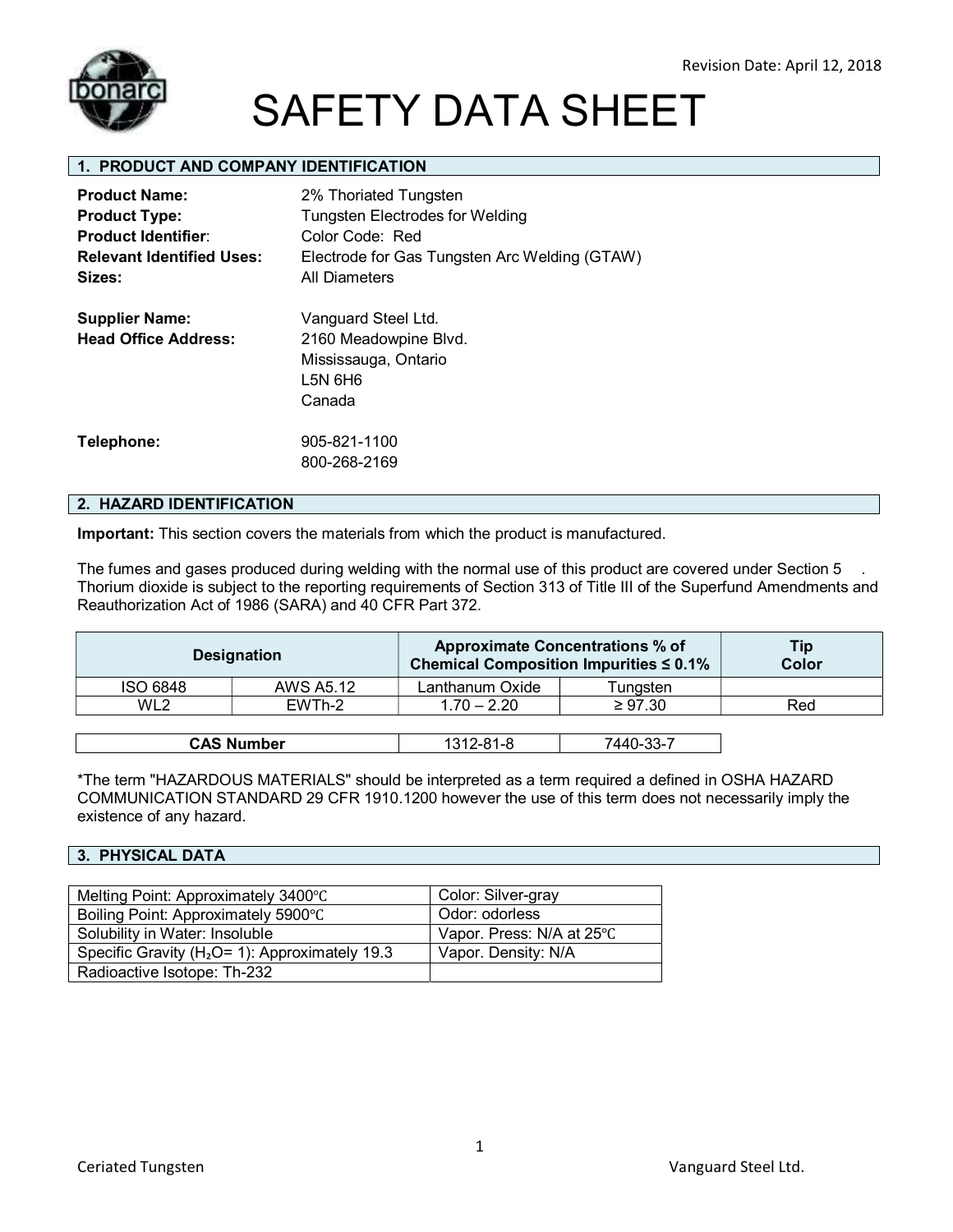

## **4. FIRE AND EXPLOSION HAZARD DATA**

Non-Flammable: Welding arc and sparks can ignite combustibles. See Z-49.I referenced in Section 6.

| Means of Extinction:                             | Will not burn, use water to cool. |
|--------------------------------------------------|-----------------------------------|
| Flashpoint:                                      | N/A                               |
| Upper Flammable Limit (% by volume):             | N/A                               |
| Lower Flammable Limit (% by volume):             | N/A                               |
| Auto ignition temperature:                       | N/A                               |
| <b>Hazardous Combustion Products:</b>            | N/A                               |
| Explosion data-sensitivity to mechanical impact: | N/A                               |
| Explosion data-sensitivity to static discharge:  | N/A                               |

#### **5. REACTIVITY DATA**

Hazardous Decomposition Products Welding fumes and gases cannot be classified simply. The composition and quantity of these fumes and gases are dependent upon the metal being welded, the procedures followed and the electrodes used.

Workers should be aware that the composition and quantity of fumes and gases to which they may be exposed, are influenced by: coatings which may be present on the metal being welded (such as paint, plating, or galvanizing), the number of welders in operation and the volume of the work area, the quality and amount of ventilation, the position of the welder`s head with respect to the fume plume, as well as the presence of contaminants in the atmosphere (such as chlorinated hydrocarbon vapors from cleaning and degreasing procedure).

When the electrode is consumed, the fumes and gas decomposition products generated are different in percent and form from the ingredients listed in Section 2. The composition of these fumes and gases are concerning matter and not the composition of the electrode itself.

Decomposition products include those originating from the volatilization, reaction, or oxidation of the ingredients shown in Section 2, plus those from the base metal, coating and the other factors noted above.

Gaseous reaction products may include carbon monoxide and carbon dioxide. Ozone and nitrogen oxides may be formed by the radiation from the arc.

One method of determining the composition and quantity of the fumes and gases to which the workers are exposed is to take an air sample from inside the welder`s helmet while worn or within the worker`s breathing zone. See ANSI/AWS F1.1 publication available from the American Welding Society 550 N.W. LeJeune Road, Miami, Florida 33126.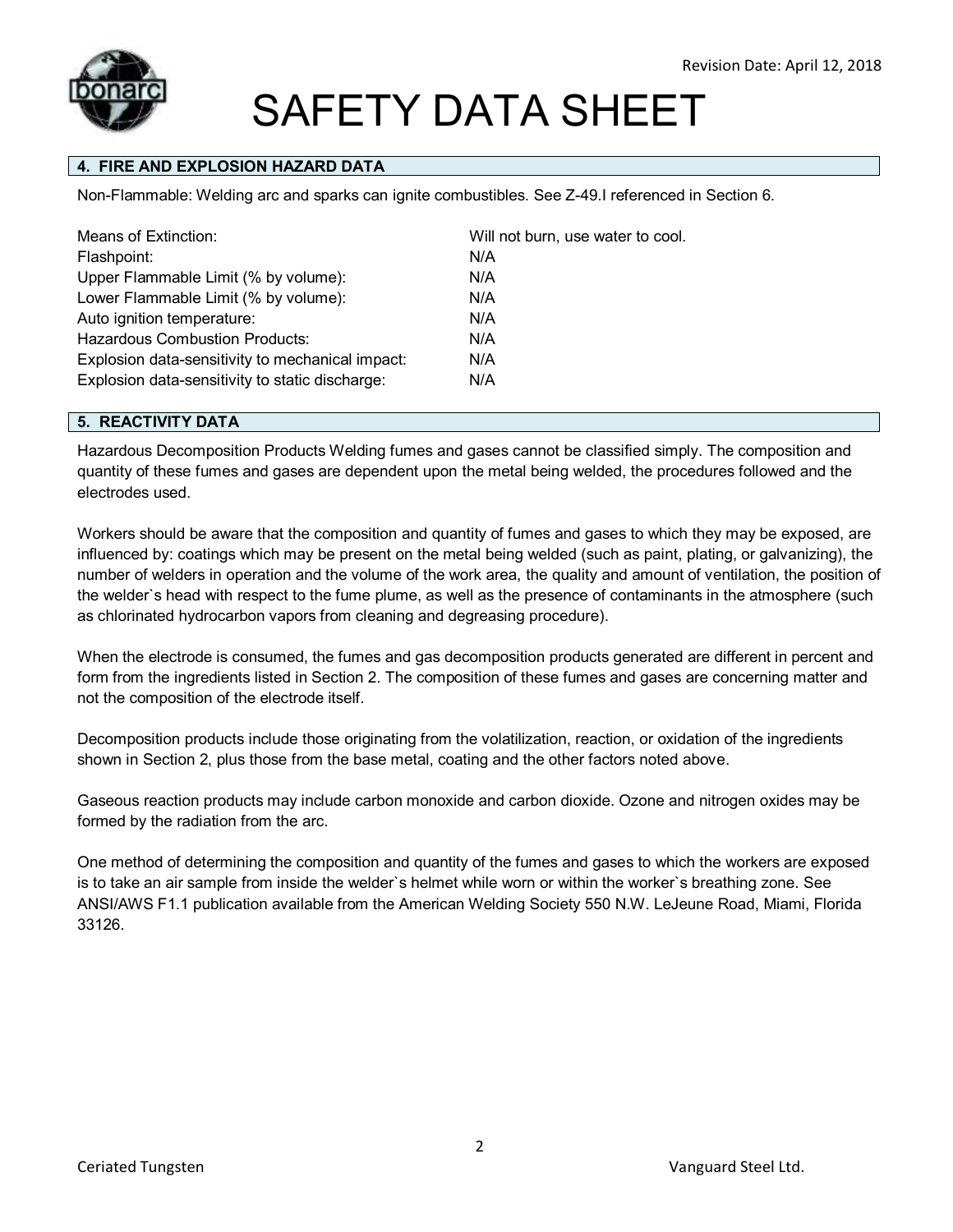

### **6 HEALTH HAZARD DATA**

Occupational Safety and Health Administration 29 CFR 1910.1000 Permissible Exposure Limit (PEL). American Conference of Governmental Industrial Hygienists (ACGIH) Threshold Limit Value (TLV[R]).

**Threshold Limit Value**: The ACGIH recommended general limit for welding fume NOC (Not otherwise classified) is 5 mg/m³ ACGIH-1985 preface states: "The TLC-TWA should be used as guides in the control of health hazards and should not be used as fine lines between safe and dangerous concentrations." See section V for specific fume constituents, which may modify this TLV. Common Entry Is by Inhalation.

**Effects of Overexposure:** Inhalation of welding fumes and gases can be dangerous to your health. Short-term (acute) overexposure to welding fumes may result in discomfort such as dizziness, nausea, or dryness or irritation of nose, throat, or eyes. Although the inhalation of Tungsten has the potential for causing transient or permanent lung damage, it is generally considered to exhibit a low degree of toxicity.

Thorium is a naturally occurring radioactive element. Its primary hazard lies in inhalation of dust/fumes. Normal handling of these electrodes is not expected to result in any significant radiation exposure. Considerable experience in refining and use of thorium has not revealed any adverse effects from industrial exposure. Long-term (chronic) over-exposure to welding fumes can lead to Siderosis (iron deposits in lung) and is believed to affect pulmonary function.

Arc Rays can injure eyes and burn skin, electric shock can kill - See Section 8.

**Emergency and First Aid Procedures**: Call for medical assistance. Use first aid procedures recommended by the American Red Cross. If breathing is difficult give oxygen. If not breathing use CPR (cardiopulmonary resuscitation). Carcinogenicity: Thorium dioxide has been identified as a carcinogen by NTP, IARC and others. Evidence for its ability to cause cancer has come solely from its internal medical use.

#### **7 HANDLING AND STORAGE**

**Work Practices and Hygiene Practices:** After the end of work shift, hands and other exposed skin should be thoroughly washed. Do not eat or drink during use of these products. Use ventilation and other engineering controls to minimize potential exposure to fumes during welding operations or to dusts if tips of electrodes are ground.

Follow good house-keeping practices to ensure powders or dusts from grinding operations do not accumulate which can be highly flammable and can pose special health hazards if from thorium-containing electrodes. Tungsten-Thorium Oxide alloys are generally safe to handle during use and almost all normal conditions and environments.

Special precautions must be taken during the grinding or machining of tips of electrodes that contain Thorium Oxide to avoid the generation and subsequent inhalation of dusts from these operations. Any dusts generated during these operations may be considered as "Source Material"' as defined by the Nuclear Regulatory Commission, and therefore be subject to the requirements of 10 CFR, Parts 20 and 40. Routine wet mopping or vacuuming with an explosion-proof vacuum, fitted with a HEPA filter may be considered to reduce accumulation of dusts.

**Storage and Handling Practices:** All employees who handle these materials should be trained to handle it safely. Avoid breathing dusts or powders generated during grinding of electrode tips. Open packages and containers of these products slowly, on a stable surface. Packages and containers of these products must be properly labeled.